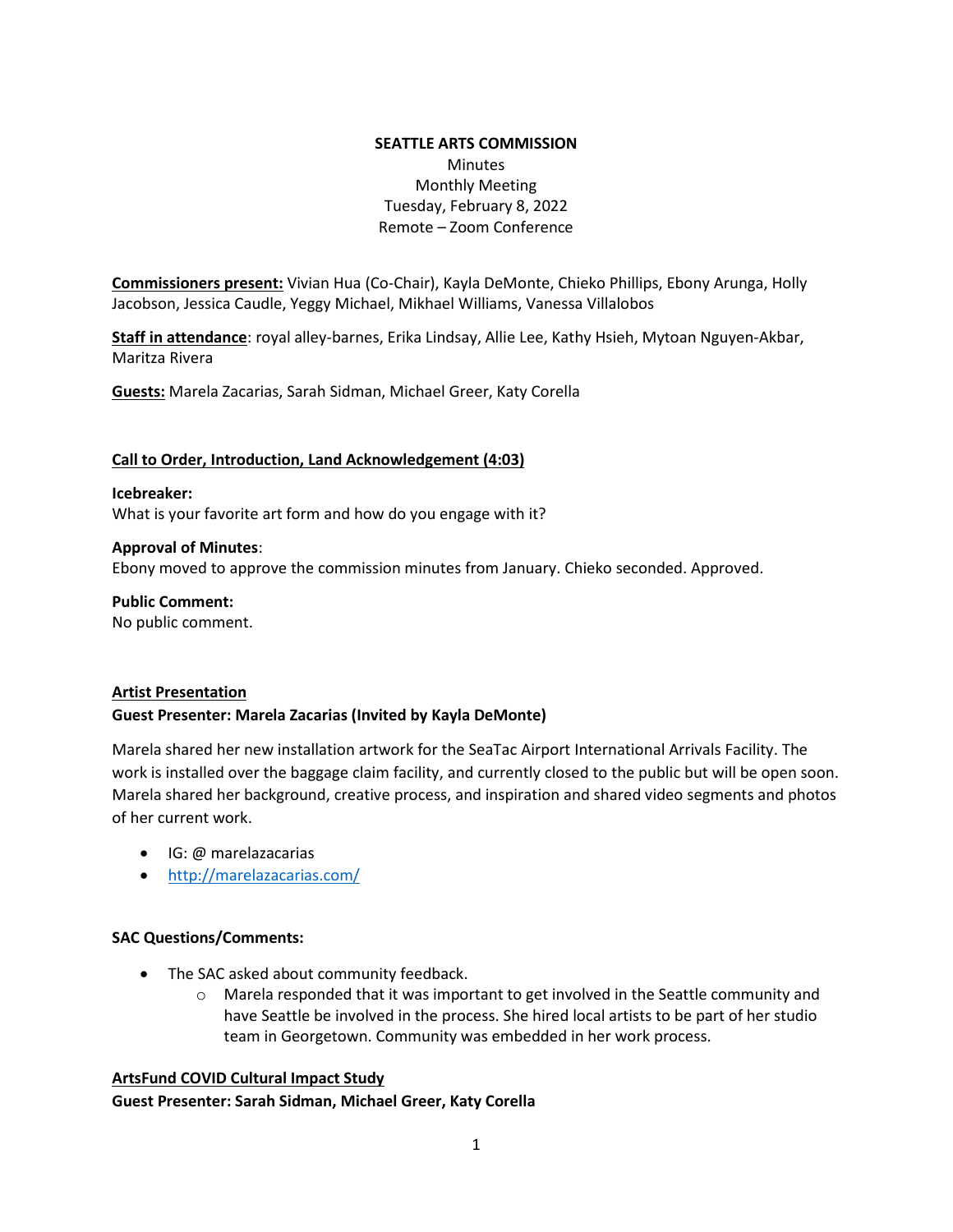The [COVID Cultural Impact Study \(CCIS\)](https://www.artsfund.org/wa-covid-cultural-impact-study/) documents and analyzes the pandemic's impacts on Washington's cultural community, including nonprofit producers and presenters of art and culture, the workforce, and the public who participate in these cultural activities. Sarah overviewed the methodology, financial impacts, workforce impacts, shifts to virtual programming, and future outlooks/opportunities, and Michael overviewed the 5 key recommendations from the study.

• 5 key recommendations – reimagine the role of arts and culture in our communities; protect the cultural workforce; center equity; support the long-term adaptation of the industry; expand and sustain public support

# **SAC Questions/Comments:**

- The SAC asked how data was collected.
	- $\circ$  Online survey was heavily promoted. Encouraged statewide partners to promote and share. Survey had broad parameters – an omnibus poll.
- The SAC asked what was the thing that stood out the most from the findings that led to the 5 recommendations and what is surprising given what you know?
	- $\circ$  The confirmation of the devastation memorialized on paper was surprising. 41% is big number of orgs that furloughed full time staff or reduced hours/pay. This represents multiple years of reduced earned income - not just for friends and family - but represents communities across the state.
	- $\circ$  Statewide advisory body weighed in heavily on the recommendations as well. The process over the pandemic was difficult due to a lot of movement in the sector and changing nature of participation, earned income, long term adaptations of sector, and awareness level of the benefits of the sector (for both participants and the general public).
- The SAC commented that the 5 recommendations were salient prior to the pandemic. They appreciate the case study approach and would love to see next level actions with community.
- The SAC commented that the 5 recommendations align with the ARTS office and SAC's prior year goals.
- The SAC commented that the findings align with stories they have been hearing in community, but having the research done through ArtsFund gives credibility when we present stories to electeds and community.
- The SAC commented that our sector feels exhaustion, and that this survey was conducted when things were feeling a bit hopeful. Now situations are harder and exacerbated in our sector.

# **Director's Report**

# **Briefing: royal alley-barnes, Maritza Rivera**

- SAC Recruitment Update Those who made it to the recruitment panel's short list were asked to submit additional information, including some additional questions suggested by the recruitment panel. Allie gathered all this information and created packets for the Executive Committee to review.
	- o There are 12 packets that the Executive committee will review and narrow down for the commission to consider. From this list of 12: